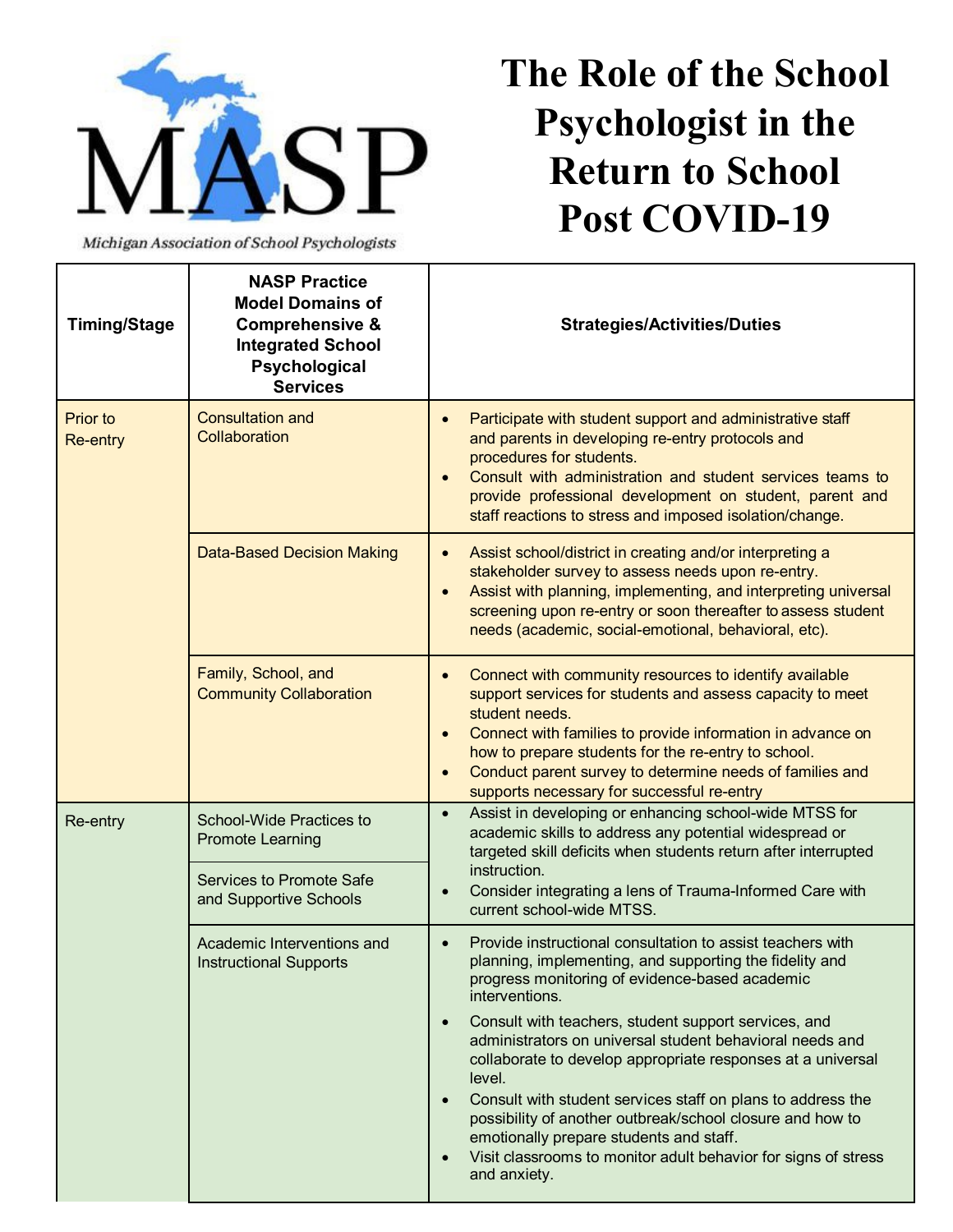|  | <b>Mental and Behavioral Health</b><br>Services and Interventions    | $\bullet$                                        | <b>Collaborate with School Counselors and School Social</b><br>Workers to develop and provide classroom lessons on<br>social-emotional learning strategies, such as coping with<br>change and managing anxiety.<br>Consult with teachers as students return to identify<br>classroom interventions for individual students as<br>appropriate.<br>Provide information to teachers about signs of psychological<br>trauma, grief/loss, depression, anxiety, etc., so they are<br>better able to identify students who need support.                                                                                                                                                                                                                                                                                                                                                                                                           |
|--|----------------------------------------------------------------------|--------------------------------------------------|---------------------------------------------------------------------------------------------------------------------------------------------------------------------------------------------------------------------------------------------------------------------------------------------------------------------------------------------------------------------------------------------------------------------------------------------------------------------------------------------------------------------------------------------------------------------------------------------------------------------------------------------------------------------------------------------------------------------------------------------------------------------------------------------------------------------------------------------------------------------------------------------------------------------------------------------|
|  |                                                                      | $\bullet$<br>$\bullet$<br>$\bullet$<br>$\bullet$ | Provide supportive counseling and consultation for teachers<br>who are struggling with issues related to the virus and<br>confinement. Refer staff to community and system agencies<br>when warranted.<br>Assist as a member of a Crisis Response Team to identify<br>students who have lost a close family member or relative to<br>COVID-19 while they were not in school. Triage for supportive<br>services as needed.<br>Provide threat assessments, when warranted, to students who<br>present as a danger to self or others.<br>Consult with teachers, school counselors, parents, and<br>school social workers to deliver services to students who<br>display outward signs of traumatic response or stress.<br>Refer students to outside agencies for additional support.<br>Provide students with developmentally appropriate information<br>and support related to psychological trauma, grief/loss,<br>depression, anxiety, etc. |
|  | Family, School, and<br><b>Community Collaboration</b>                | $\bullet$<br>$\bullet$                           | Offer to facilitate parent training sessions and provide<br>psycho-education around trauma and crises to promote<br>safety, security and positive coping.<br>Meet with parents to discuss student needs and provide<br>information to parents on how to continue to support their<br>children during re-entry.                                                                                                                                                                                                                                                                                                                                                                                                                                                                                                                                                                                                                              |
|  | <b>Equitable Practices for Diverse</b><br><b>Student Populations</b> | $\bullet$                                        | Offer resources related to topics related to of diversity and<br>equity.<br>Offer to facilitate focus groups with students and/or families<br>to support opportunities for family and student voices to be<br>heard in support of high outcomes for all students                                                                                                                                                                                                                                                                                                                                                                                                                                                                                                                                                                                                                                                                            |
|  | Research & Evidence-Based<br>Practice                                | $\bullet$                                        | Advocate for and evaluate the use of evidence-based<br>educational practices in instruction, social-emotional<br>learning, and positive behavior supports at the<br>individual, group, school, and district levels.<br>Evaluate the social-emotional needs of students and<br>staff to provide interventions that lead to enhanced<br>school climate, academic achievement, and sense of<br>safety                                                                                                                                                                                                                                                                                                                                                                                                                                                                                                                                          |